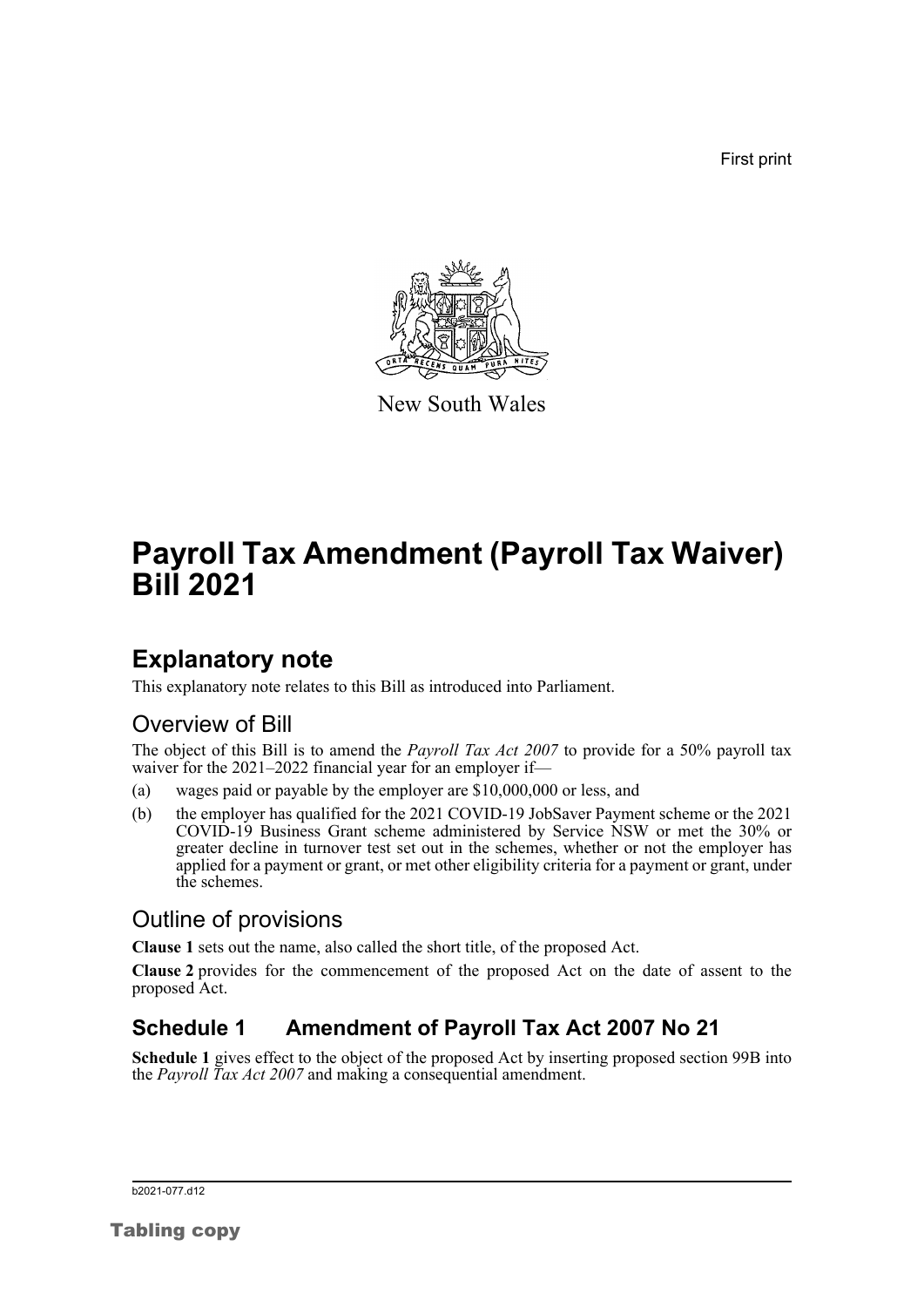First print



New South Wales

# **Payroll Tax Amendment (Payroll Tax Waiver) Bill 2021**

## **Contents**

|            |   |                                         | Page |
|------------|---|-----------------------------------------|------|
|            | 1 | Name of Act                             |      |
|            |   | 2 Commencement                          |      |
| Schedule 1 |   | Amendment of Payroll Tax Act 2007 No 21 |      |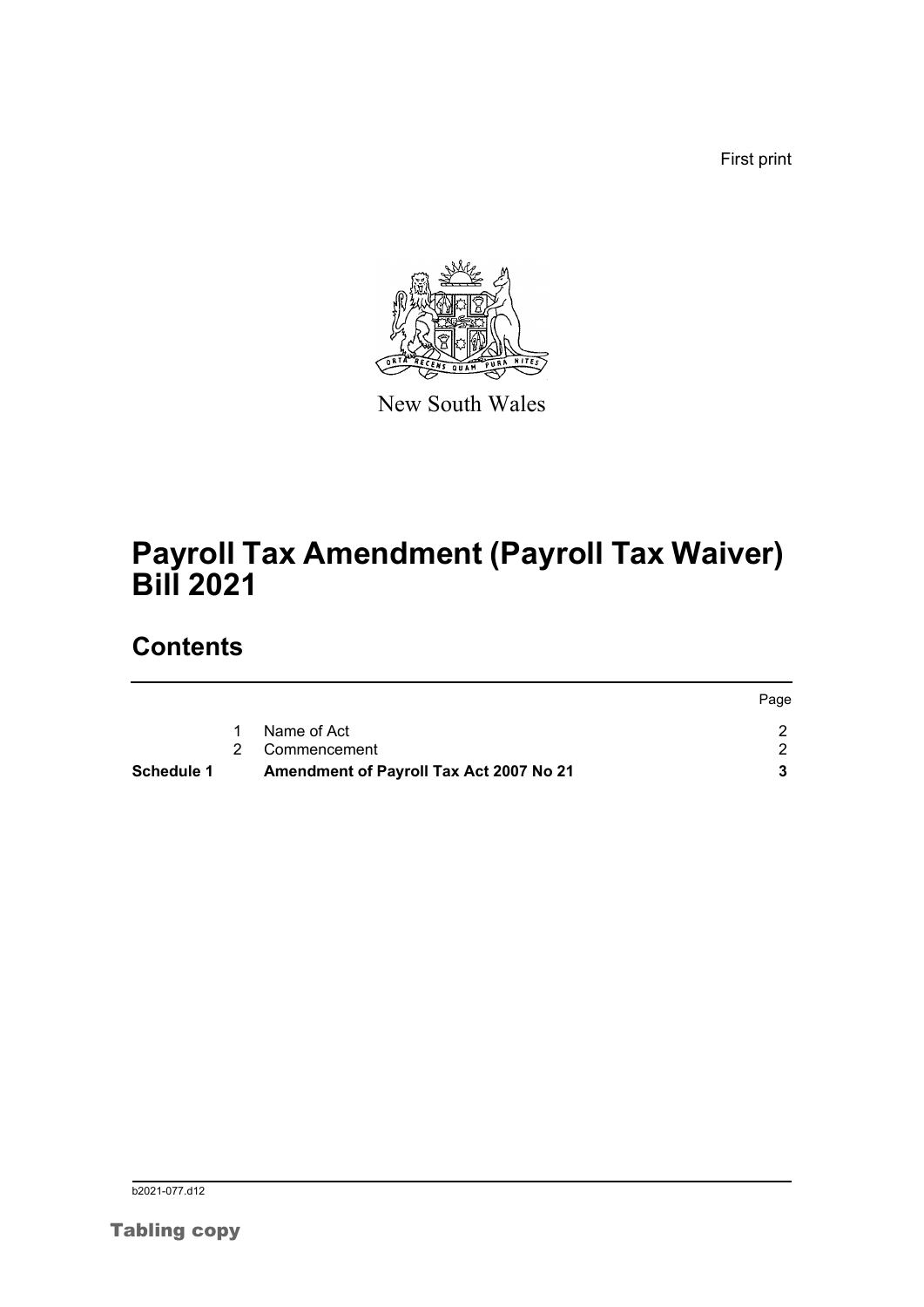

New South Wales

# **Payroll Tax Amendment (Payroll Tax Waiver) Bill 2021**

No , 2021

#### **A Bill for**

An Act to amend the *Payroll Tax Act 2007* to provide for a waiver of payroll tax of 50% for certain employers.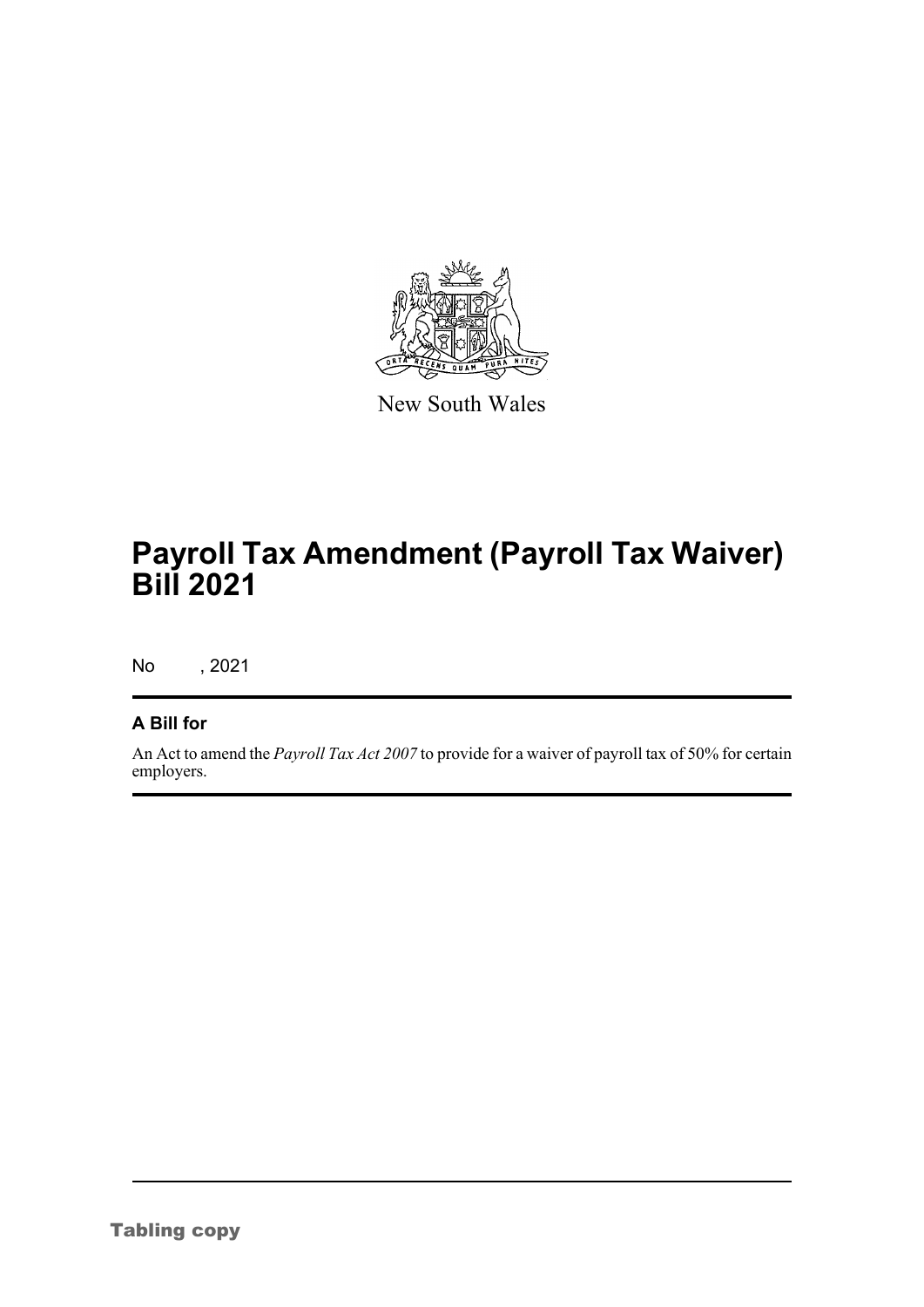Payroll Tax Amendment (Payroll Tax Waiver) Bill 2021 [NSW]

<span id="page-3-1"></span><span id="page-3-0"></span>

| The Legislature of New South Wales enacts— |                                                                              |               |
|--------------------------------------------|------------------------------------------------------------------------------|---------------|
|                                            | Name of Act                                                                  | $\mathcal{P}$ |
|                                            | This Act is the <i>Payroll Tax Amendment (Payroll Tax Waiver) Act 2021</i> . | 3             |
|                                            | Commencement                                                                 | 4             |
|                                            | This Act commences on the date of assent to this Act.                        | 5             |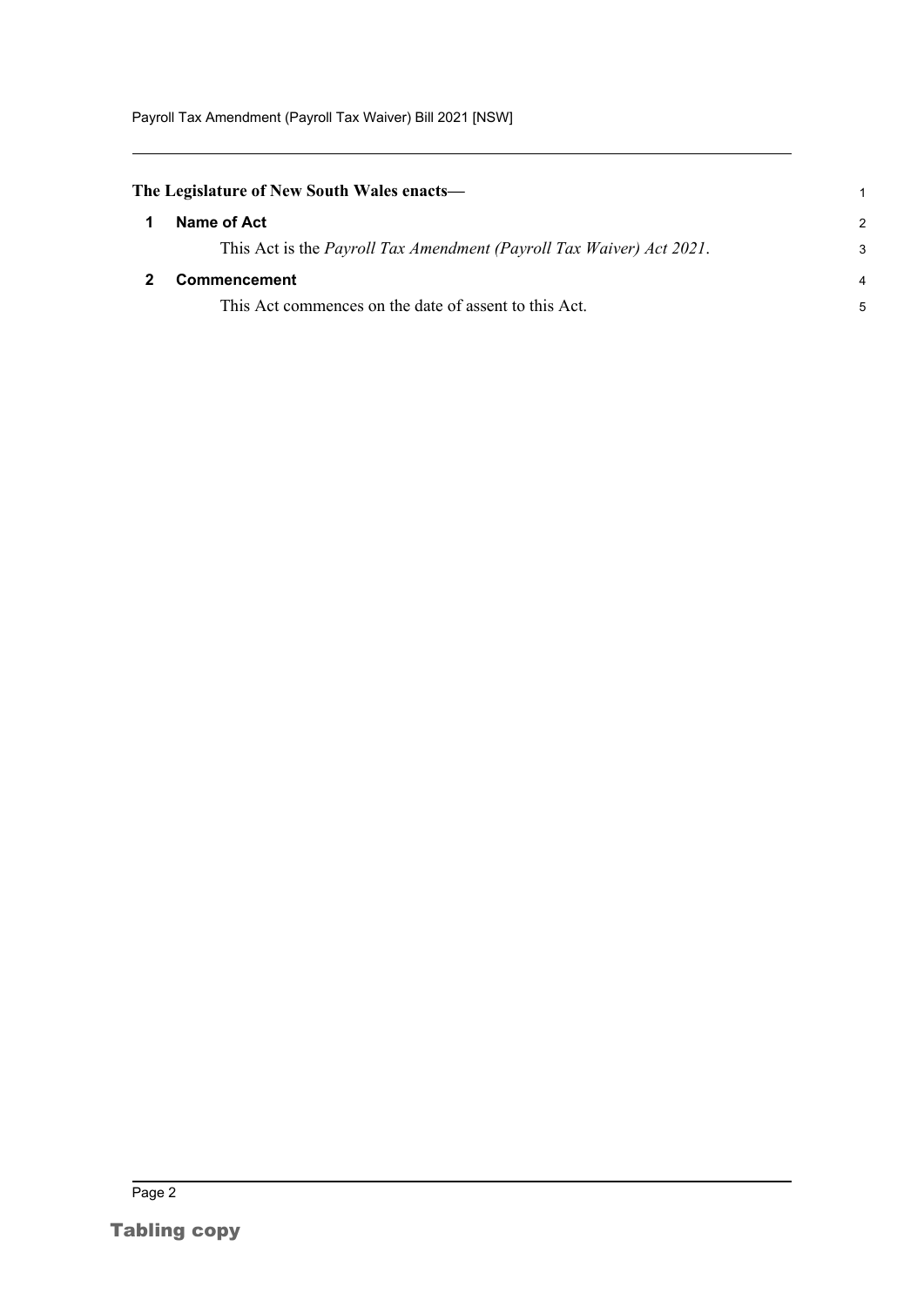<span id="page-4-0"></span>

|       | <b>Schedule 1</b>                                   |                           |                                                                                                              |                 | <b>Amendment of Payroll Tax Act 2007 No 21</b>                                                                                                                                                                                                                                                                                                 | 1                          |  |
|-------|-----------------------------------------------------|---------------------------|--------------------------------------------------------------------------------------------------------------|-----------------|------------------------------------------------------------------------------------------------------------------------------------------------------------------------------------------------------------------------------------------------------------------------------------------------------------------------------------------------|----------------------------|--|
| [1]   |                                                     | Section 99A, heading      |                                                                                                              |                 |                                                                                                                                                                                                                                                                                                                                                | $\overline{2}$             |  |
|       | Insert "for financial year 2019–2020" after "less". |                           |                                                                                                              |                 |                                                                                                                                                                                                                                                                                                                                                |                            |  |
| $[2]$ | <b>Section 99B</b>                                  |                           |                                                                                                              |                 |                                                                                                                                                                                                                                                                                                                                                |                            |  |
|       |                                                     | Insert after section 99A- |                                                                                                              |                 |                                                                                                                                                                                                                                                                                                                                                |                            |  |
|       | 99B                                                 |                           | Temporary reduction for businesses with annual wages of \$10 million or less<br>for financial year 2021-2022 |                 |                                                                                                                                                                                                                                                                                                                                                |                            |  |
|       |                                                     | (1)                       |                                                                                                              | payroll tax if— | An employer who is liable to pay payroll tax on wages paid or payable for the<br>financial year commencing on 1 July 2021 is only required to pay 50% of that                                                                                                                                                                                  | 8<br>9<br>10               |  |
|       |                                                     |                           | (a)                                                                                                          |                 | all Australian wages paid or payable by the employer are $$10,000,000$<br>or less, and                                                                                                                                                                                                                                                         | 11<br>12                   |  |
|       |                                                     |                           | (b)                                                                                                          |                 | the employer-                                                                                                                                                                                                                                                                                                                                  | 13                         |  |
|       |                                                     |                           |                                                                                                              | (i)             | qualified for the 2021 COVID-19 JobSaver Payment scheme or<br>the 2021 COVID-19 Business Grant scheme administered by<br>Service NSW, or                                                                                                                                                                                                       | 14<br>15<br>16             |  |
|       |                                                     |                           |                                                                                                              | (ii)            | met the 30% or greater decline in turnover eligibility test for<br>either of the schemes, whether or not the employer has applied<br>for a payment or grant, or met other eligibility criteria for a<br>payment or grant, under the schemes.                                                                                                   | 17<br>18<br>19<br>20       |  |
|       |                                                     | (2)                       |                                                                                                              |                 | An employer who is part of a group is not eligible for the reduction referred to<br>in subsection (1) unless the employer provides the Chief Commissioner with<br>the following information—                                                                                                                                                   | 21<br>22<br>23             |  |
|       |                                                     |                           | (a)                                                                                                          |                 | information about all other employers who are part of the group,                                                                                                                                                                                                                                                                               | 24                         |  |
|       |                                                     |                           | (b)                                                                                                          | 2021.           | the amount of taxable wages and interstate wages paid or payable by<br>each of those employers for the financial year commencing on 1 July                                                                                                                                                                                                     | 25<br>26<br>27             |  |
|       |                                                     | (3)                       |                                                                                                              |                 | To avoid doubt, an employer does not cease to be eligible for the reduction<br>referred to in subsection (1) merely because the employer ceased paying<br>wages before the commencement of this section.                                                                                                                                       | 28<br>29<br>30             |  |
|       |                                                     | (4)                       |                                                                                                              |                 | The Chief Executive Officer of Service NSW is entitled to disclose, and the<br>Chief Commissioner is entitled to receive, and to use in relation to the<br>administration of a taxation law, information contained in, or relating to, an<br>employer's application for a 2021 COVID-19 JobSaver Payment or a 2021<br>COVID-19 Business Grant. | 31<br>32<br>33<br>34<br>35 |  |